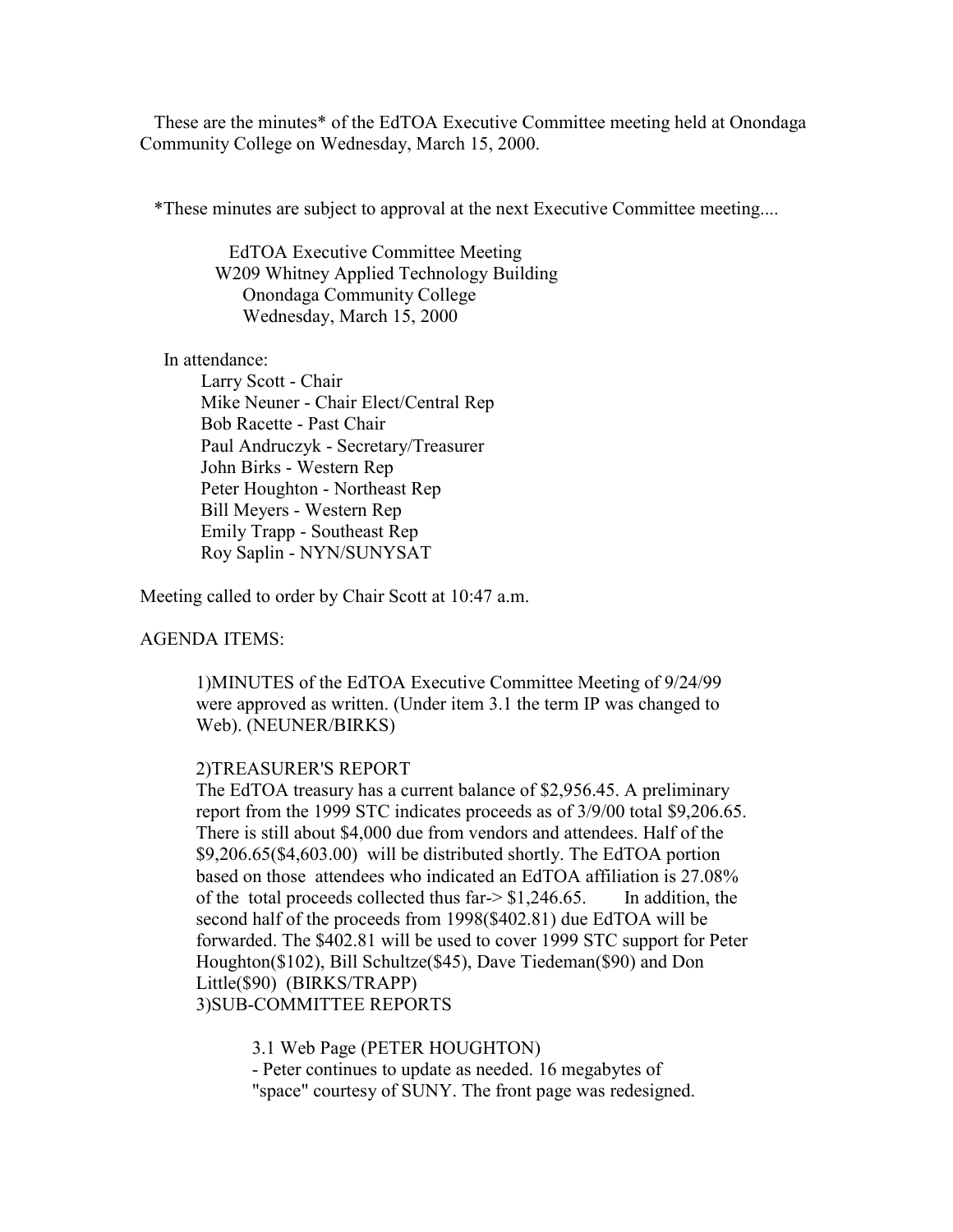Peter is requesting assistance from regional reps in order to update the membership directory.

3.2 Distance Learning (JOHN BIRKS)

- John reported his call to take part in this committee has not been met with any great enthusiasm. A discussion was held to determine to future of this committee. Most EC members feel it is important to continue the committee. 3.3 Multi-Media Classrooms (EMILY TRAPP/BOB RACETTE))

- Emily is inviting all EdTOAns to New Paltz to see firsthand the IT explosion they are experiencing. Jay Simpson and Peggy Noll have been there along with folks from Marist and Manhattanville colleges.

- If you're looking for a well-tuned web site listing locations/ contacts etc. of SUNY campuses doing 2-way audio/video conferencing go to SUNY BUffalo at: http://wings.buffalo.edu/suny/teleconf

- Emily reminded all a second valuable web site for folks involved in the IT explosion that EdTOA maintains thanks to Jeff Adams at Finger Lakes is the EdTOA Hi Tech CLassrooms Web Page:

http://www.edtoa.suny.edu/multimedia/mmcr3.htm -Emily purchased 2 books(see minutes 9/24/99) related to classroom design totally \$48.00. The treasurer will reimburse her when the invoice arrives at his desk. - Discussion was held regarding the upcoming videoconference being produced by CCUMC-DESIGNING CLASSROOMS for TECHNOLOGY INTEGRATION and ACCESSIBILITY on Thursday, April 13th from Noon to 2:00 p.m. It was decided to have Paul look into having several strategically located "media centers" in SUNY host the broadcast, thus enabling as many of our colleagues access to the prgranm and its pertinent content. The EdTOA treasury would cover downlink fees. The NYN would help by feeding "authorized" SUNY sites the PBS digital feed via SUNYSAT.

# 4)NEW BUSINESS

4.1 IT "White Paper"

- The chairs of COA/EdTOA/TOA, under Ginger Bailey's(COA chair) initiative are being asked to review and respond to a document, the SUNY INFORMATION TECHNOLOGY SUPPORT and SERVICES POSITION PAPER. The underlying premise is the establishment of an organization who's mission would be to provide planning,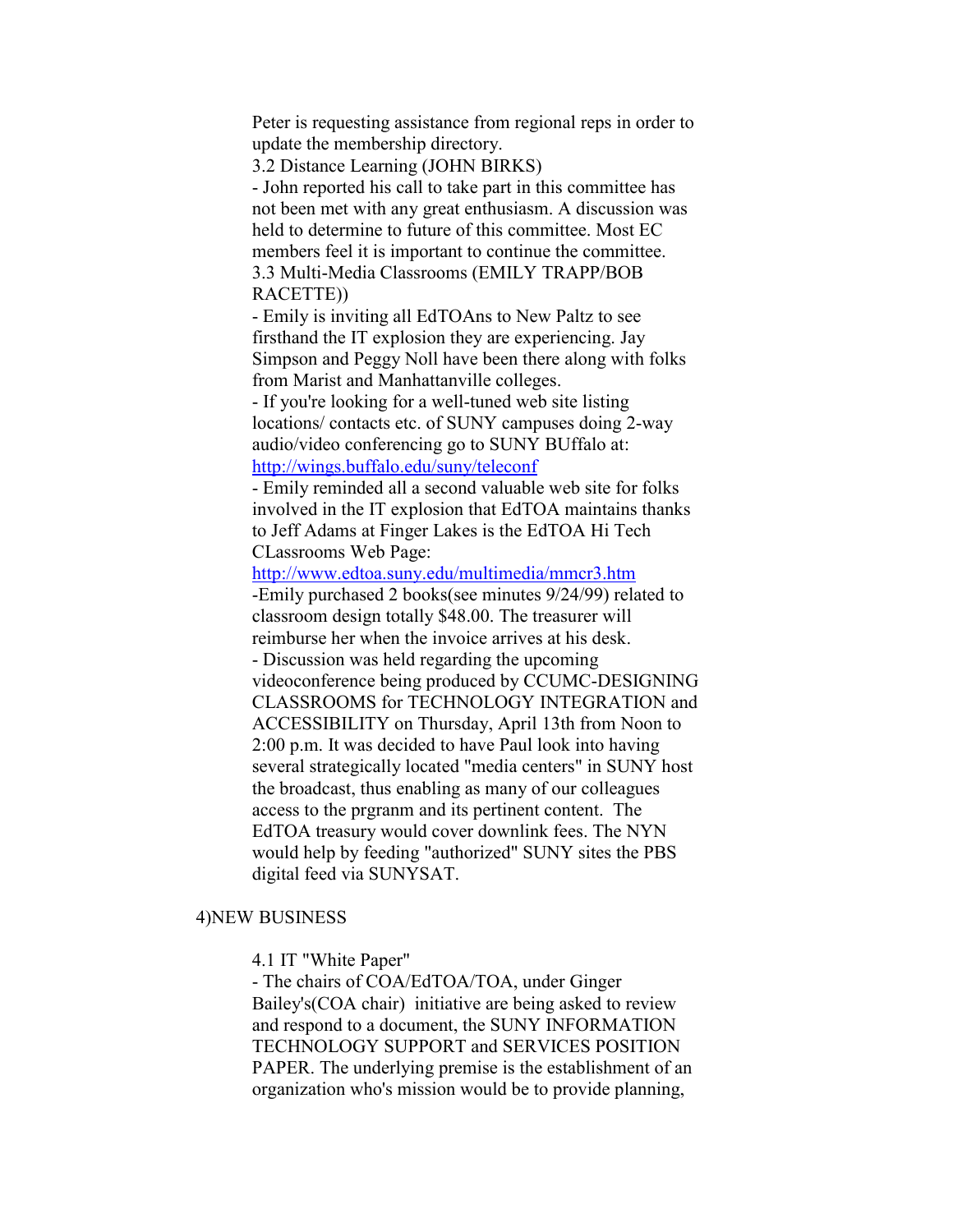guidance, and expertise to System Administration, the Business Officers, the Academic Vice Presidents, and the campuses as a technical infrastructure in support of the strategic goals of the SUNY.

- The Executive Committee welcomes your feedback on the "Paper"

A .PDF copy of the document Peter Houghton has created is available by clicking HERE .

#### SUNYITGroup.pdf (Click the icon to get the Adobe

Acrobat reader if you don't already have it.)

4.2 Discussion was held regarding a Fall Business Meeting. We did not hold one last year as the dates for the COA/TOA meetings did not tie in with the TEACHING TOOLS event held each year in Syracuse. We need to find out when COA/TOA plan to meet (if they do-their turnout last year was very low). This may be an agenda item at the Business Meeting in June.

- For the record: TEACHING TOOLS 2000 will take place Thursday-Friday, OCTOBER 5-6 at the Sheraton University Hotel and Conference Center. Our colleague at Syracuse University, Dave Tiedemann said the hotel will honor the state rate for the night of OCTOBER 5th. For more information on TEACHING TOOLS go to http://ttools.syr.edu

4.3 The Secretary will send out a request to the membership inviting nominations for addition to the EdTOA plaque in recognition for outstanding service to SUNY.

4.4 Discussion was held regarding the EdTOA sessions for this year's STC. We still have a couple of time slots open. Bill Meyers and Emily Trapp were going to look into possible sessions on HDTV and/or audio-video standards for tranfer to CD Rom.

4.5 Ideas for a "premium" for duly authorized EdTOA attendees at STC 2000 were discussed. The EC agreed to have Peter pursue the purchase of a folder that would include the EdTOA logo.

4.6 Discussion was held regarding getting "new" EdTOA folks "involved" in the Association. It was decided that the regional reps should make the initial effort to canvas for new members. Information on new staff members at Ed Tech centers on SUNY campuses should be forwarded to both Peter Houghton (update Webpage membership section) and Paul Andruczyk (update membership database).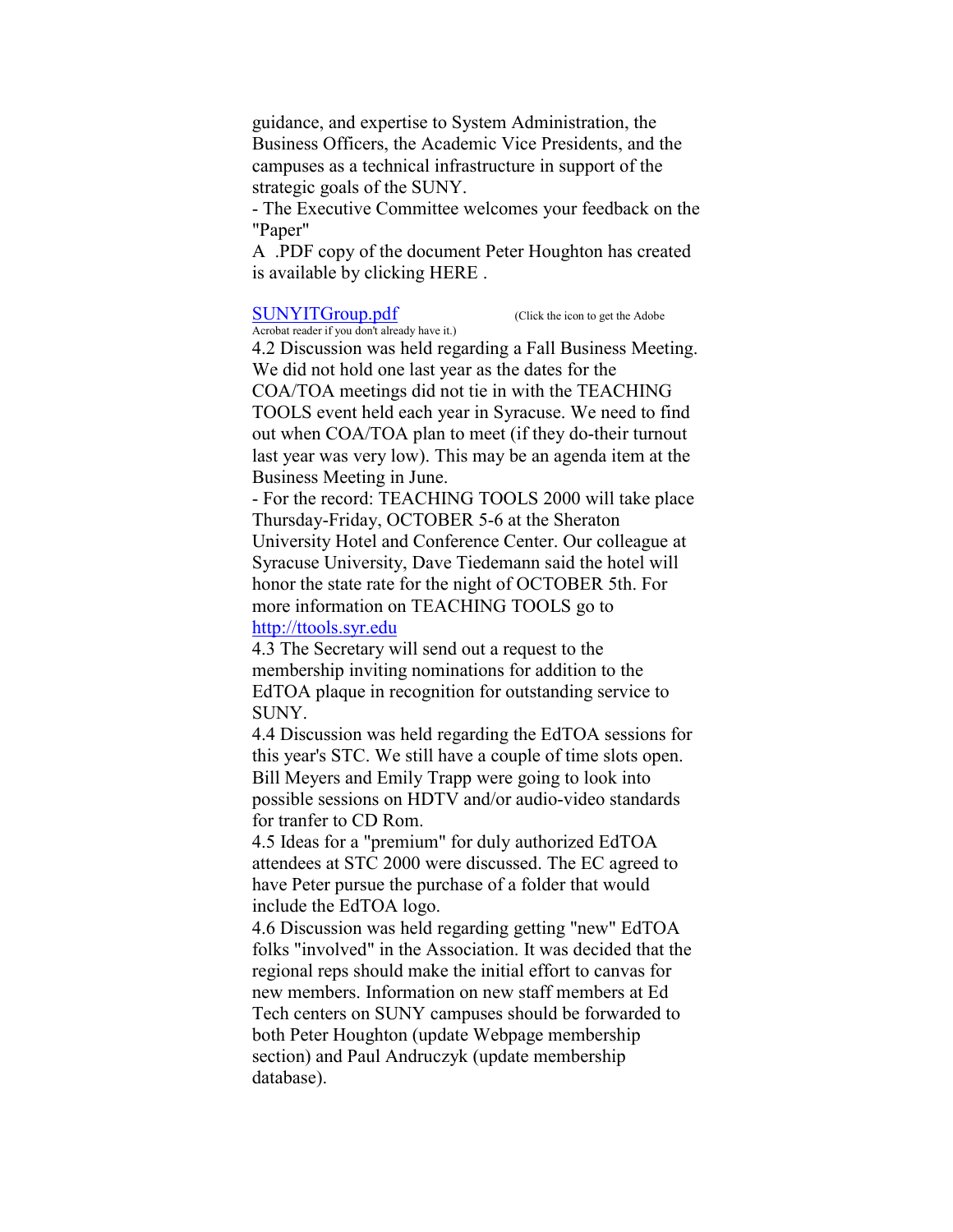# 5)SUNY TELECOMMUNICATIONS SYSTEM REQUEST FOR INFORMATION

The document was discussed briefly. Others wishing to examine same will find it at http://www.sunynet.suny.edu/rfi/rfi.html

Those with questions, comments can contact: TOM NEISS in ALIS at neisstr@sysadm.suny.edu

# 6)NYN/SUNYSAT UPDATE (ROY SAPLIN)

- As mentioned under 3.3 above NYN/SUNYSAT will assist with a refeed of the CCUMC VTC on 4/13. Paul will provide Roy with coordinates and a list of SUNY campuses "authorized" to receive the feed.

- The new chancellor, Robert King, from initial contacts appears to be "tech friendly."

- A new provost, John Miller, comes on board April 1st. We shall see what we shall see.

- There are proposals in development stages involving the NYS OFT/SUNY RESEARCH FOUNDATION/SUNY LEARNING

NETWORK. Some will be geared to staff development programs. - The new receivers(MR3100 Miralite) have been rolled out and installed at all campuses. NYN has not heard from several campuses as to their "working order." Roy urges campuses to test the signals BEFORE planning to view a program they need. - Current NYN "schedule"

CHANNEL 1 - State Agencies

- 2 SUNY/AENY
- 3 SUNY/LOTTERY
- 4 NVOD/OTB
- 5 NVOD/OTB
- 6 NVOD/OTB

- The lower channels remain analog with the hope to expand to full digital by September, thereby moving NVOD/OTB there and leaving all 6 upper digital for expanded educational and staff development programs witrh the possible addition of some administrative "things."

- NYN will move their facilities on or about October of 2000 due to the rehab of the A.E. Smith Building. Plans are under way to convert to a 100% digital plant located ???????????

# 7)OLD BUSINESS

- The 2000 STC announcement flyer and registration form should be in the mail about mid April. If you DO NOT receive one feel free to go to directly to the STC 2000 website http://www.stc.suny.edu and register. And DON'T FORGET to check **EdTOA** as your affilation as it determines the amount of "proceeds" we recieve each year.